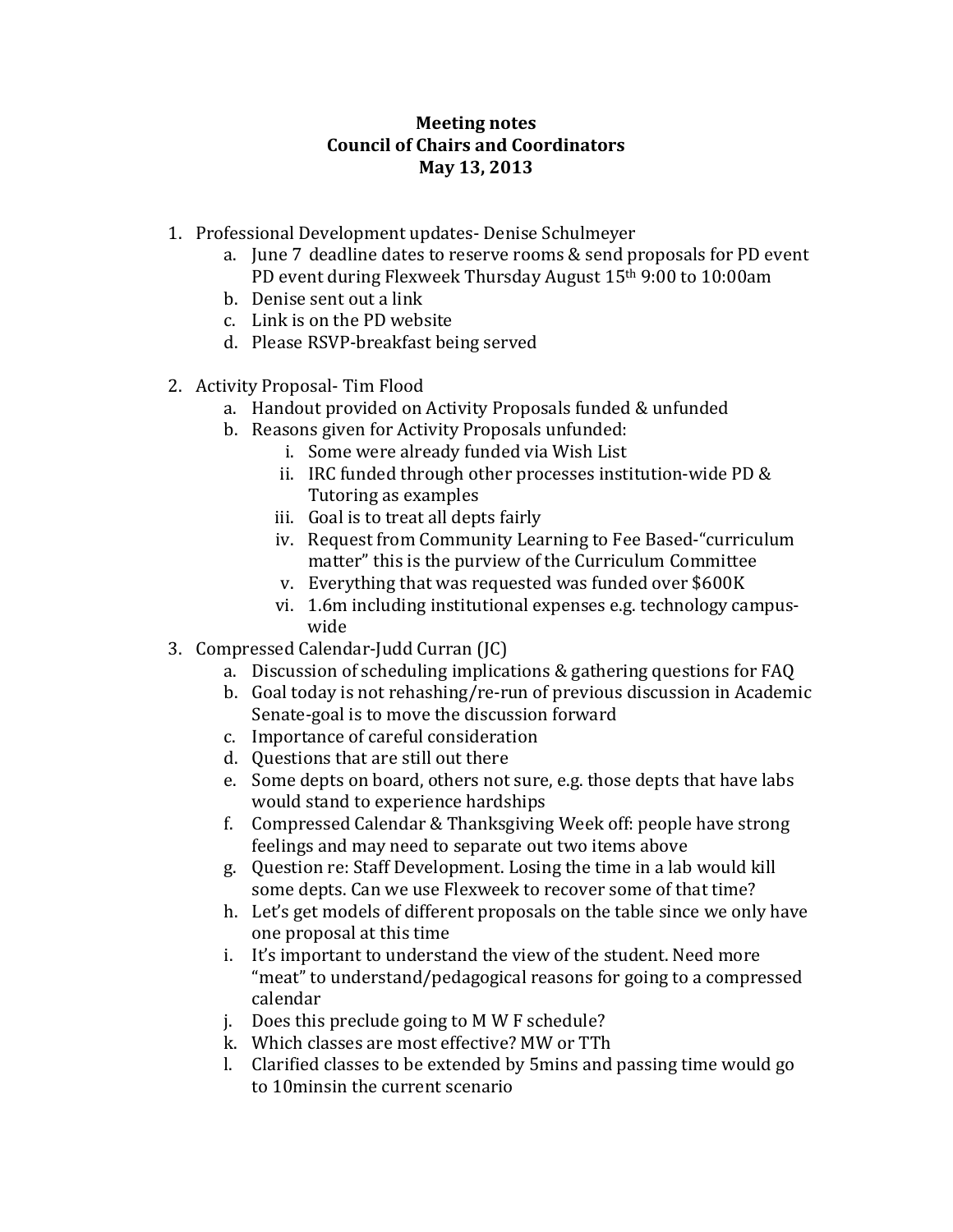- m. Why not keep the schedule the way it is and cut down the number of days? Fridays? Or Saturdays?
- n. Questions of how much time to cut/meet with students is one issue and another is the number of days to meet
- o. Why can't we do 16 weeks w/o Finals Week & w/o PD Week?
- p. Does Compressed Calendar allow for 8 Week Sessions? If so, how will they be scheduled?
- q. Bus Schedule problems for students (late evening buses)
- r. Question of College Hour if it were to return; how would that affect the Compressed Calendar?
- s. SMCC utilized a 4 week intercession during Winter. SMCC improved Student Success rates after going to a Compressed Calendar
- 4. Tutoring Needs: Sue Gonda
	- a. Problem for us since 2/3rds of our students are PT
	- b. Admin will send out an email to students to make them aware
	- c. Tutoring Fair to recruit students
	- d. Online tutoring tool Pilot to help take some of the pressure off
	- e. Outreach to Universities
	- f. Meeting with Tutoring Coordinators in our District w/AFT & CSEA to express concerns & issues
	- g. TA's are affected by this proposal as well
	- h. "A in class may qualify you to be a tutor. Let your instructor know"
	- i. 299-A Occupational Course repeatable up to 16 units students does not have to be FT to sign up for a one unit course
	- j. Peer Component-one unit course with the advisory of an instructor
	- k. Can work up to 75 hours
	- l. Will help student resumes
	- m. Students to get transcript credit
	- n. The course is repeatable
	- o. Students are paying for the unit (\$46) though Parking Pass is worth \$40 real cost to student is \$6
	- p. General Work Exp is not repeatable 195 Course
	- q. Repeatable is the one that is related to the discipline
- 5. Enrolment Strategies-Chris Hill
	- a. Committee came back together a couple of years ago in 'crisis mode'
	- b. CH displayed Charge of the ER Committee
	- c. CH informed on removal of redundancies in the charge
	- d. Going to ADSOC next
	- e. Previous Charge made it a 'crisis' committee now it is designed (intended) to be ongoing
	- f. Question of this committee being a decision-making body or a recommendation making body
- 6. Joel Castellaw (JC) brought forth Council of C & C Charge
	- a. Solicited changes/edits
- 7. Marketing Committee-Evan Wirig
	- a. Please update your brochures/flyers